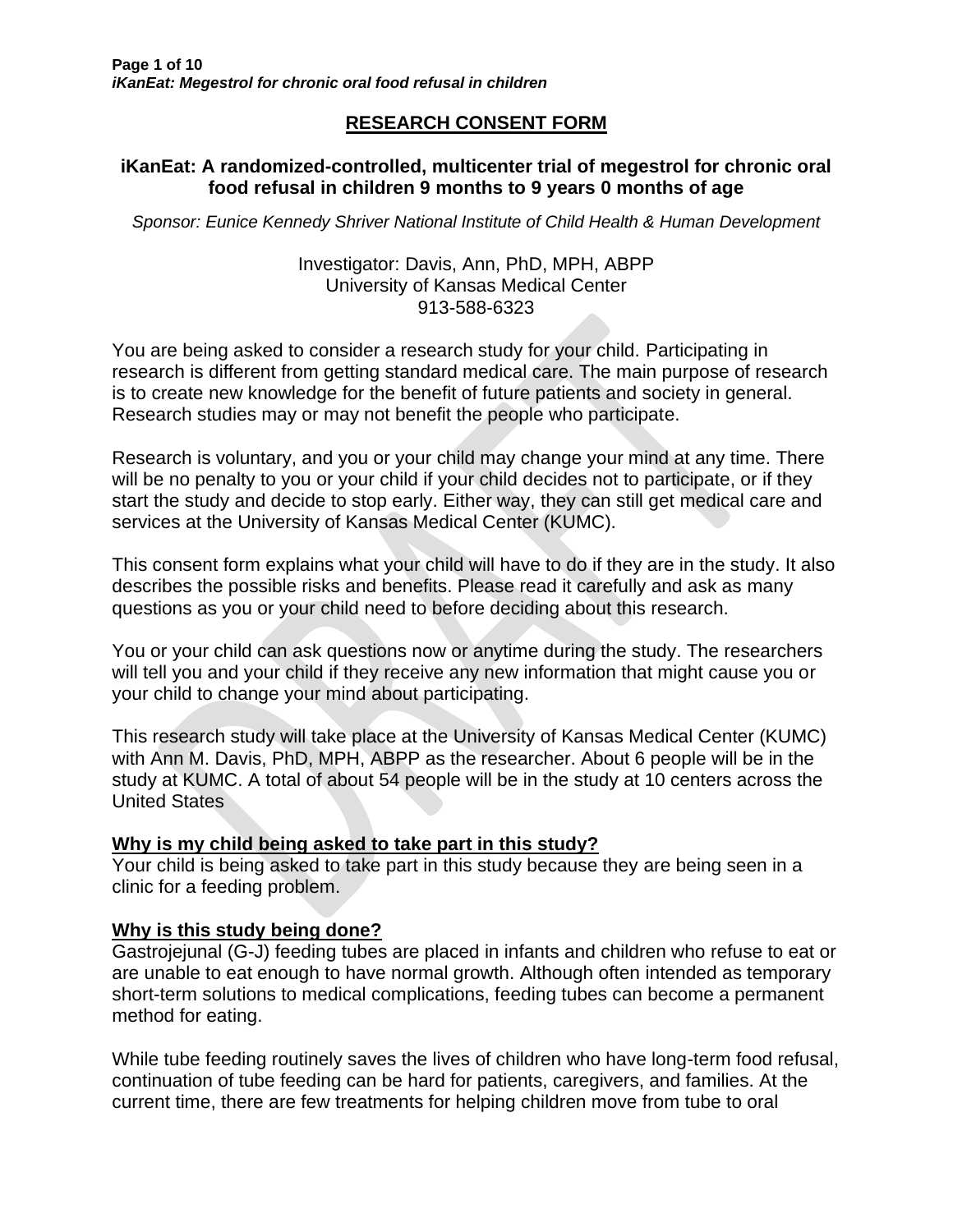#### **Page 2 of 10** *iKanEat: Megestrol for chronic oral food refusal in children*

feeding. Some patients may be treated with the help of inpatient programs such as a combination of medical and behavioral techniques to train children to eat orally. These programs typically require hospital stays of 2-4 months.

By doing the current study, we hope to learn if the investigational drug megestrol is helpful in moving children from tube to oral feeding, and to look at whether or not the drug helps with this transition.

## **What is being tested in this study?**

This research study involves a study drug called megestrol. Megestrol is known to increase appetite. Megestrol is a liquid syrup that is given by feeding tube.

Megestrol has not been approved by the United States Food and Drug Administration (FDA) for the treatment of children with feeding problems. Megestrol is an investigational drug that is being studied to find out whether or not the product works for children with feeding problems. Megestrol has been approved by the FDA for the treatment of adults. Though megestrol is not FDA approved to treat children with feeding problems, it is often used for this purpose.

# **How long will my child be in the study?**

If your child is eligible and you decide to allow your child to participate in this study, you/your child's participation will last approximately 24 weeks. This will include 4 inperson visits and at least 12 phone or tele-video calls to see how your child is feeling.

# **What will my child be asked to do?**

You and your child will begin the study by reviewing and signing the consent form. This will happen at a regularly scheduled clinic visit. Once you sign the form, you will be asked to enter your email. You will then receive a link to complete the study surveys in your email. These surveys can be completed during your clinic visit, or at home. You will also receive a phone call from the study team asking you about your child's diet.

Once these surveys are completed, you will attend the 1<sup>st</sup> study visit (Visit 1). The following is a description of the tests and procedures that will occur in this study.

In this study, your child will be randomly (like flipping a coin) assigned to one of two groups described below:

- Group 1: Megestrol 6 mg/kg split into two equal doses.
- Group 2: Placebo (looks like study drug but has no active ingredients) split into 2 equal doses.

Your child's initial dose will be 6 mg/kg per day split into two doses. The megestrol will be given at the full dose during weeks 10 and 11. At week 12, the dose your child will receive will be reduced by one-third (or 66% of the full dose). At week 13, the dose your child will receive will be reduced by one-third (at 33% of the full dose). Your child will be fully tapered off of the study drug by the end of week 13. You will be given detailed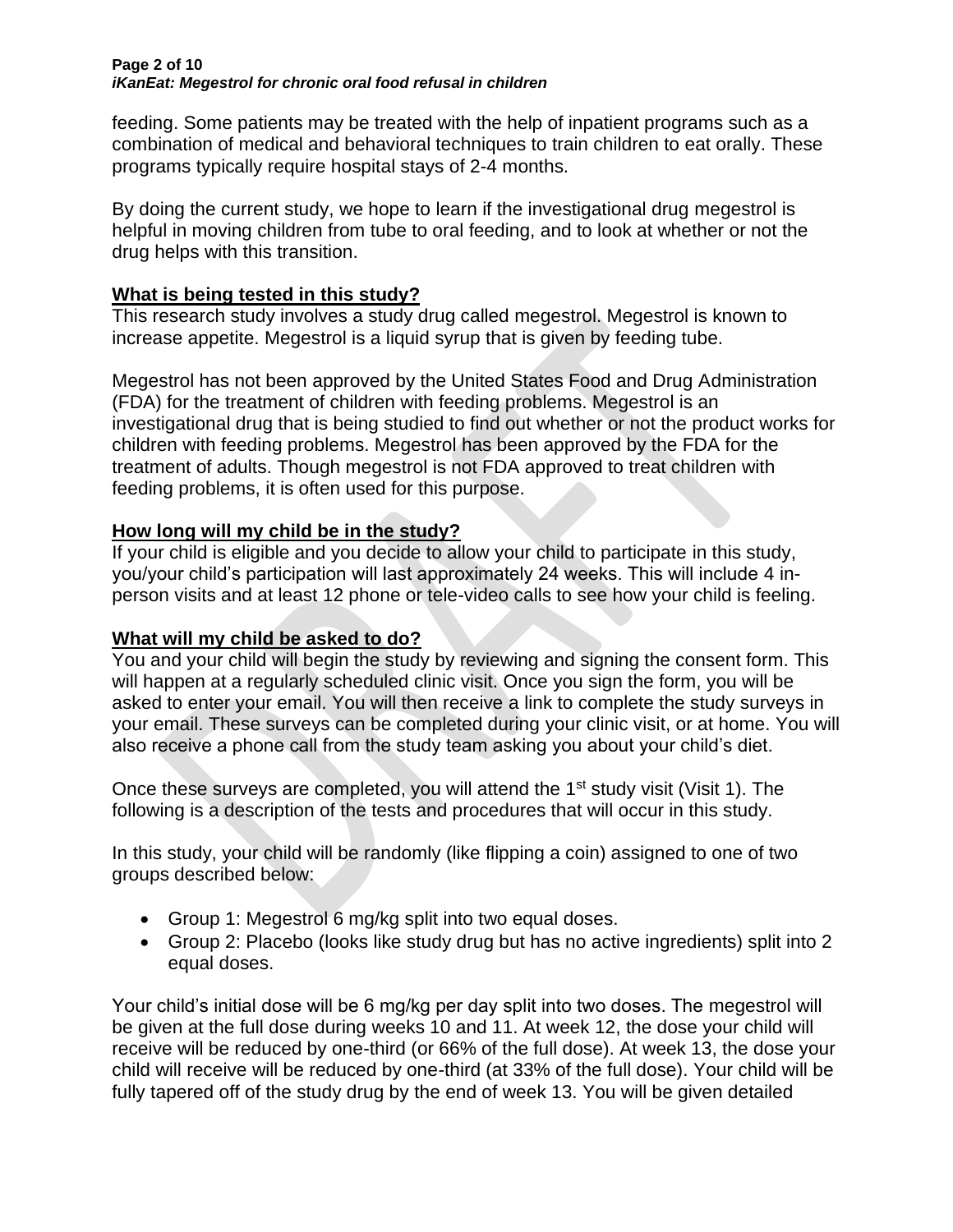#### **Page 3 of 10** *iKanEat: Megestrol for chronic oral food refusal in children*

instructions on how to reduce your child's study drug amount each week during this tapering phase at your week 10 visit. Your child has a 50% chance of being in either group. Neither you nor the investigator will know which group your child has been assigned. The investigator will be able to find out what your child is receiving in the event of a medical emergency. Throughout the rest of this consent form both megestrol and placebo will be referred to as the study drug.

At Visit 2, after participating in the study for ten weeks, children in both Groups 1 and 2 will receive the study drug. The dose your child will receive depends on your child's age and weight. The dose of megestrol is 6 mg/kg divided into two equal doses per day. Your child will continue to take the study drug as directed. Five days after beginning the study drug, tube feedings will be reduced by 10% per day over 10 days until the tube feeding is stopped altogether. For example, if your child gets 10 hours of tube feedings per day, you will reduce the tube feeding by 1 hour per day until the child is fully tapered off the tube. You and your physician will discuss which tapering schedule is right for your family. Treatment with the study drug will be stopped after 4 weeks.

Some study visits will take place in the KU Pediatrics clinic and others may take place at the KU Clinical Research Center, Clinical and Translational Science Unit (CTSU), located at 4350 Shawnee Mission Parkway, Fairway KS, 66205. If you have a visit at the CTSU the investigator will inform you of this before you come for your study visit.

|                   |             |          | <b>Week</b> |   |                |              |              |             |             |                |              |          |                         |          |                           |                           |                           |          |    |    |    |    |    |    |    |    |              |
|-------------------|-------------|----------|-------------|---|----------------|--------------|--------------|-------------|-------------|----------------|--------------|----------|-------------------------|----------|---------------------------|---------------------------|---------------------------|----------|----|----|----|----|----|----|----|----|--------------|
| <b>Procedures</b> | <b>Time</b> | Pre      | $\bf{0}$    | 1 | $\overline{2}$ | $\mathbf{3}$ | 4            | 5           | 6           | $\overline{7}$ | 8            | 9        | 10 <sup>°</sup>         | 11       | 12                        | 13                        | 14                        | 15       | 16 | 17 | 18 | 19 | 20 | 21 | 22 | 23 | 24           |
| Informed          | 30          | $\times$ |             |   |                |              |              |             |             |                |              |          |                         |          |                           |                           |                           |          |    |    |    |    |    |    |    |    |              |
| Consent           | min         |          |             |   |                |              |              |             |             |                |              |          |                         |          |                           |                           |                           |          |    |    |    |    |    |    |    |    |              |
| Quality of        |             |          |             |   |                |              |              |             |             |                |              |          |                         |          |                           |                           |                           |          |    |    |    |    |    |    |    |    |              |
| Life              |             | X        |             |   |                |              |              |             |             |                |              |          | $\overline{\mathsf{X}}$ |          |                           |                           | $\sf X$                   |          |    |    |    |    |    |    |    |    | X            |
| Measures          |             |          |             |   |                |              |              |             |             |                |              |          |                         |          |                           |                           |                           |          |    |    |    |    |    |    |    |    |              |
| 3-Day Diet        | 30          | $\times$ |             |   |                |              |              |             |             |                |              |          | $\mathsf X$             |          |                           |                           | X                         |          |    |    |    |    |    |    |    |    | $\mathsf{X}$ |
| Recall            | min         |          |             |   |                |              |              |             |             |                |              |          |                         |          |                           |                           |                           |          |    |    |    |    |    |    |    |    |              |
| Clinic Visit      | 60          |          | $\mathsf X$ |   |                |              |              |             |             |                |              |          | $\pmb{\times}$          |          |                           |                           | $\pmb{\times}$            |          |    |    |    |    |    |    |    |    | X            |
|                   | min         |          |             |   |                |              |              |             |             |                |              |          |                         |          |                           |                           |                           |          |    |    |    |    |    |    |    |    |              |
| <b>Blood Draw</b> |             |          |             |   |                |              |              |             |             |                |              |          | $\pmb{\times}$          |          |                           |                           | $\times$                  |          |    |    |    |    |    |    |    |    |              |
| Stool             |             |          | $\sf X$     |   |                |              |              |             |             |                |              |          | $\pmb{\times}$          |          |                           |                           | $\times$                  |          |    |    |    |    |    |    |    |    | $\mathsf{X}$ |
| Sample            |             |          |             |   |                |              | a ka         |             |             |                |              |          |                         |          |                           |                           |                           |          |    |    |    |    |    |    |    |    |              |
| Tele-Visit*       | 15-30       |          |             | X |                | X            |              | X           |             | $\times$       |              | X        |                         | X        | $\boldsymbol{\mathsf{X}}$ | $\boldsymbol{\mathsf{X}}$ | $\boldsymbol{\mathsf{X}}$ | $\times$ |    | X  |    | X  |    | X  |    | X  |              |
|                   | min         |          |             |   |                |              |              |             |             |                |              |          |                         |          |                           |                           |                           |          |    |    |    |    |    |    |    |    |              |
| Continuous        |             |          |             |   |                |              |              |             |             |                |              |          |                         |          |                           |                           |                           |          |    |    |    |    |    |    |    |    |              |
| Tube              |             |          |             | X | $\mathsf X$    | $\mathsf{X}$ | $\mathsf{X}$ | $\mathsf X$ | $\mathsf X$ | $\mathsf{X}$   | $\mathsf{X}$ | $\times$ |                         |          |                           |                           |                           |          |    |    |    |    |    |    |    |    |              |
| Feedings          |             |          |             |   |                |              |              |             |             |                |              |          |                         |          |                           |                           |                           |          |    |    |    |    |    |    |    |    |              |
| Tube Taper        |             |          |             |   |                |              |              |             |             |                |              |          | $\pmb{\times}$          | $\times$ |                           |                           |                           |          |    |    |    |    |    |    |    |    |              |
| Megestrol         |             |          |             |   |                |              |              |             |             |                |              |          | $\mathsf X$             | X        | $\boldsymbol{\mathsf{X}}$ | $\times$                  |                           |          |    |    |    |    |    |    |    |    |              |
| or Placebo        |             |          |             |   |                |              |              |             |             |                |              |          |                         |          |                           |                           |                           |          |    |    |    |    |    |    |    |    |              |

Below is a table that lists all the procedures that will happen at each study visit. After table, you will find more details about the study procedures.

\*May have additional tele-visit calls as needed.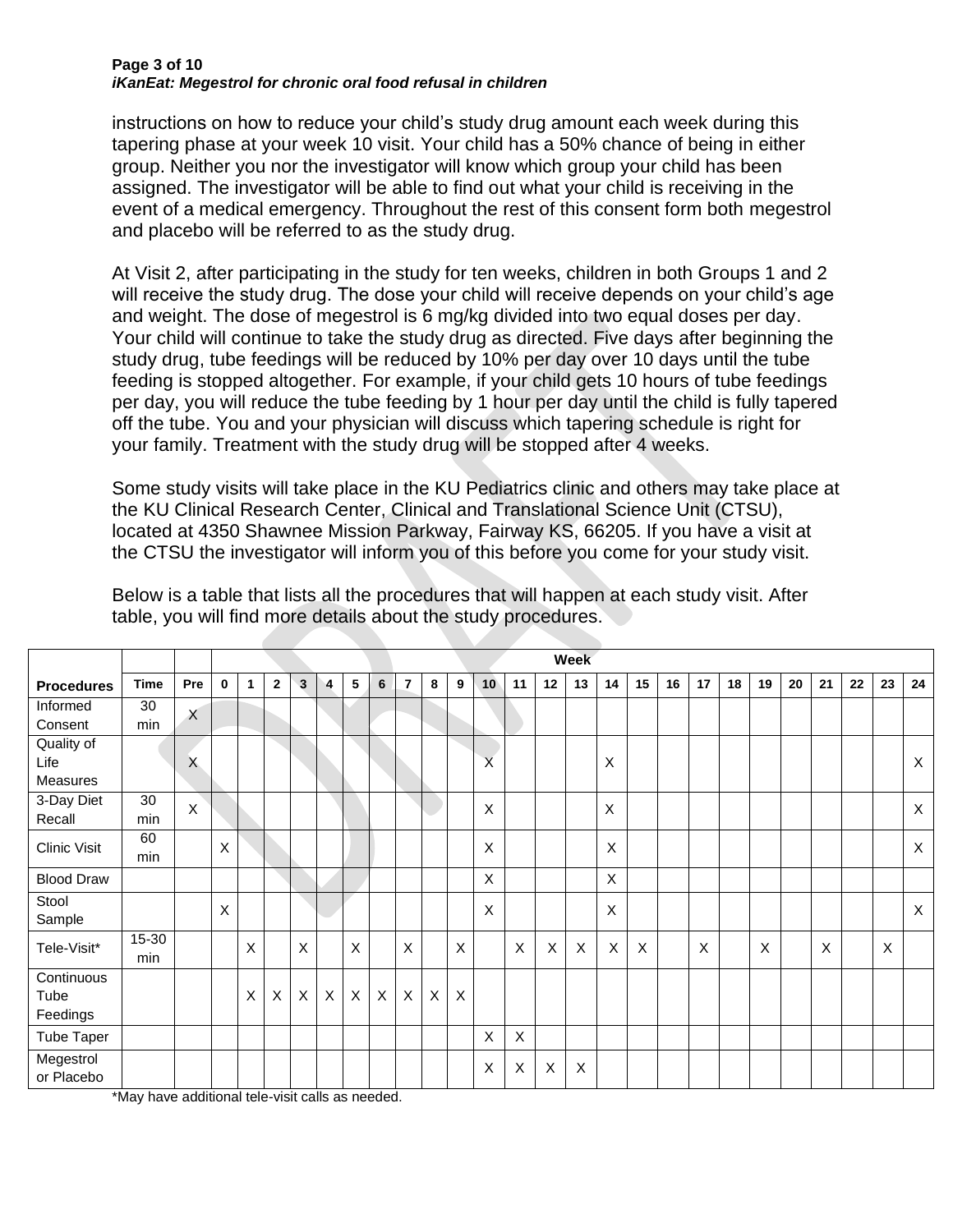#### **Page 4 of 10** *iKanEat: Megestrol for chronic oral food refusal in children*

Informed consent: If you decide to allow your child to participate in this study, you will be asked to read and sign this consent form before any tests or procedures can be completed and you will be given a copy.

Clinic Visits:

- You will be asked questions about your child's medical history, feeding problems and any medications they are currently taking.
- Your child's vital signs (blood pressure, heart rate, respiratory rate, and temperature) will be measured.
- Your child's height and weight will be measured.

Quality of Life Measures: You will be asked to complete 3 questionnaires about you and your child's quality of life.

3-Day Diet Recall: You will be contacted on 3 different days the week to find out what your child has eaten orally for the past 24 hours. These phone calls will take 5-10 minutes each.

Blood Draw: Approximately 1 teaspoon of blood will be collected from a vein in your child's arm for laboratory tests.

Stool Sample: You will be asked to collect a stool sample from your child prior to each Clinic Visit. This stool sample will tell us how the bacteria in your child's gut changes as your child starts eating more food by mouth. Healthy gut bacteria helps with digestion and immune function. You will be provided with a toilet hat and sterile cup for stool collection, and be asked to collect a stool sample from your child 1 to 7 days before coming to the Clinic Visit. Once collected, you will store the stool in a sterile collection cup in your home freezer and bring it to the Clinic Visit.

Tele-Visits: Study staff will call you once every 2 weeks over the phone or a tele-video call over a software called Zoom (similar to Skype) to see how your child is doing and assess any problems they may be having. These calls will occur weekly during and after the tube feeding taper during weeks 10-15. You may have additional calls with study staff if you and your child need additional support.

Continuous tube feedings: During weeks 1-9 you will remain on a consistent tube feeding schedule. You and the study physician will decide on the best tube feeding regimen.

Tube feeding taper: You will be asked to decrease your child's tube feedings by 10% each day over 10 days until tube feeding is stopped altogether. You and the study physician will decide on the best tube tapering schedule.

Megestrol or Placebo: Your child will be given the study drug (either megestrol or placebo). You will be given instructions on how to give your child this medication. After 4 weeks of treatment your child will stop taking the study drug. At week 12 and 13 you will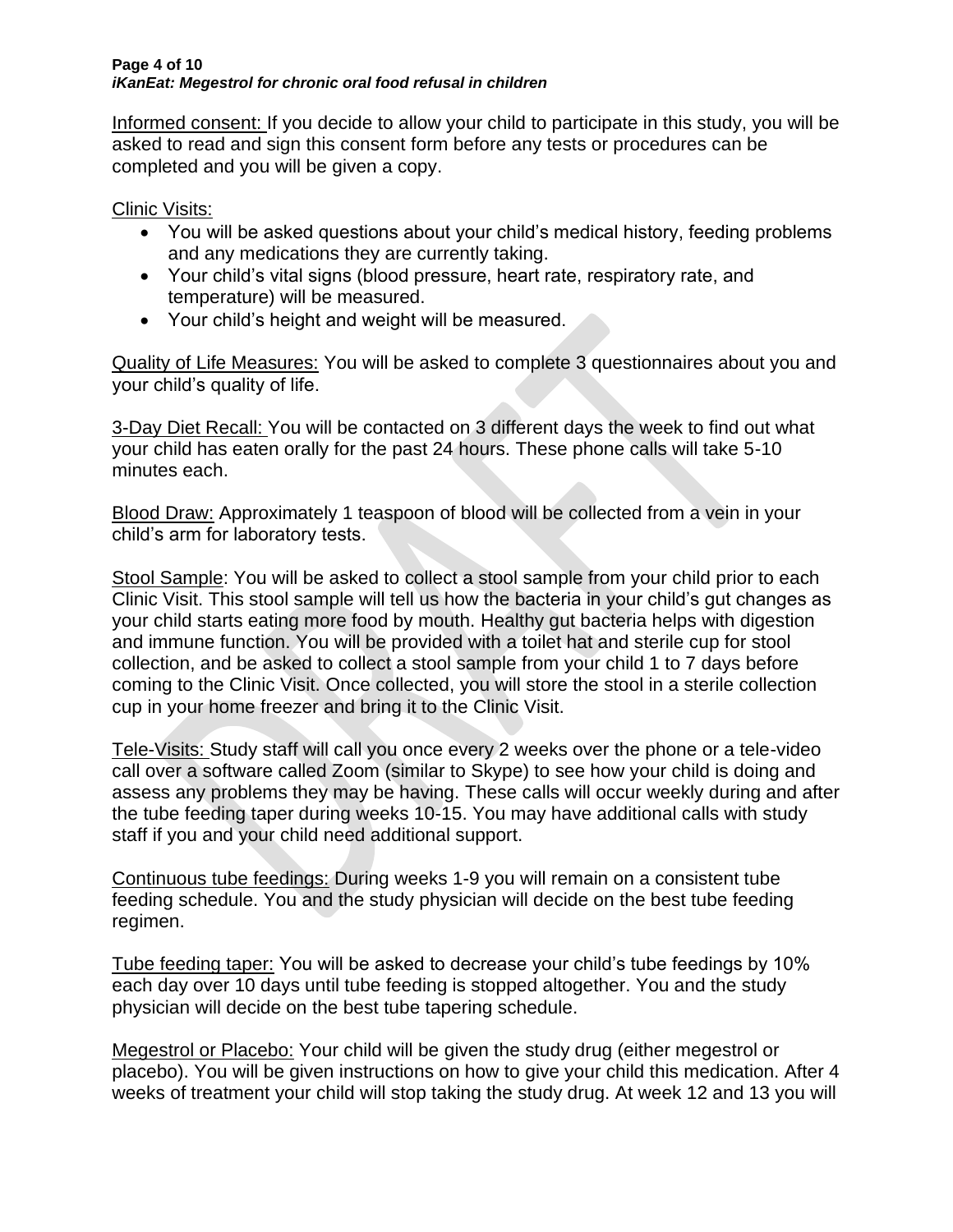#### **Page 5 of 10** *iKanEat: Megestrol for chronic oral food refusal in children*

decrease your child's study drug to per the physician's instructions. The dose will slowly be decreased over a 2 week period for your child's safety. By the end of week 13, your child will be completely off the study drug.

# **What are the possible risks or discomforts?**

The study drug may cause side effects or other problems. The researchers will be checking your child's medical information during the study to watch for side effects. However, you or your child should tell the research team about anything that is bothering your child or any changes in your child's health since the last visit. The researchers may be able to take steps to reduce side effects. Your child may experience none, some, or all of the side effects listed below. There may be other side effects or risks that are not yet known.

Side effects of megestrol affect up to 5% of adults and older children. Those side effects include:

- Diarrhea
- Rash
- Gas
- High blood pressure
- Weakness
- Trouble sleeping
- Nausea
- Low levels of oxygen in the blood causing pall skin color and sleepiness
- Adrenal insufficiency (pale skin color, cold to the touch, weight loss, thirsty, dizzy or disoriented)
- Fever
- [Stomach](http://en.wiktionary.org/wiki/stomach) pain and discomfort
- [Heartburn](http://en.wiktionary.org/wiki/heartburn)
- High levels of sugar in the blood, which can cause tiredness, blurry vision, increased thirst and hunger, and passing urine often.
- Headache
- Pain
- Vomiting
- Pneumonia
- Urinary Frequency

# **Are there other risks or discomforts?**

You may become tired due to the number of questionnaires there are in the study. You may stop and rest at any time.

Drawing blood from a vein may cause momentary discomfort at the site of the blood draw, possible bruising, redness, and swelling around the site, bleeding at the site, feeling of lightheadedness when the blood is drawn, and rarely, an infection at the site of the blood draw.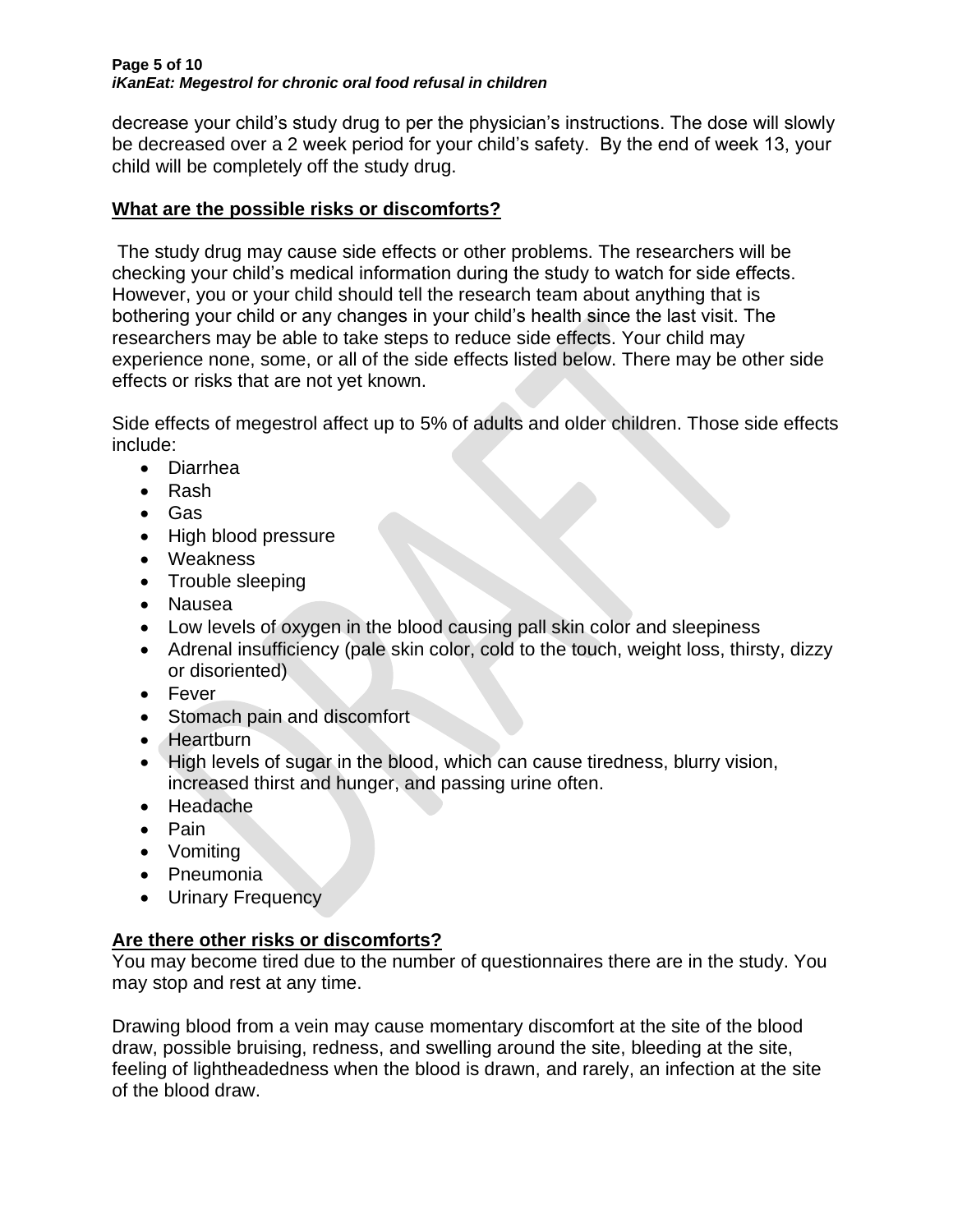# **Are there benefits to being in this study?**

Your child may or may not benefit from this study. You may benefit if the treatment is effective, which could lead to improvements in your child's quality of life. Researchers hope that the information from this research study may be useful in the treatment of other patients with feeding problems.

### **Will it cost anything to be in the study?**

You will not be charged for your child's participation in the study.

### **Will my child get paid to participate in the study?**

You will receive \$100.00 for each completed clinic visit/measures collection (weeks 0, 10, 14, 24). If you complete the entire study, payment may be up to \$400.00. If your participation in this study ends early, you will be paid only for the visits you have completed. Below is a table of the study payment timeline:

|                       | Visit 1  | Visit 2   | Visit 3   | Visit 4   | <b>Total for Study</b> |
|-----------------------|----------|-----------|-----------|-----------|------------------------|
|                       | (Week 0) | (Week 10) | (Week 14) | (Week 24) | <b>Completion</b>      |
| <b>Online Surveys</b> | \$25     | \$25      | \$25      | \$25      |                        |
| <b>Diet Recalls</b>   | \$25     | \$25      | \$25      | \$25      |                        |
| <b>Stool Sample</b>   | \$25     | \$25      | \$25      | \$25      |                        |
| <b>Clinic Visit</b>   | \$25     | \$25      | \$25      | \$25      |                        |
| Total                 | \$100    | \$100     | \$100     | \$100     | \$400                  |

You will be given a ClinCard, which works like a debit card. After a study visit, payment will added onto your card by computer. The money will be available within 1 business day. You can use the ClinCard at an ATM or at a store. No one at KUMC will know where you spent the money. You will be given one card during the study. If your card is lost or stolen, please call (866) 952-3795.

The KUMC Research Institute will be given your name, address, social security number, and the title of this study to allow them to set you up in the ClinCard system. Study payments are taxable income. A Form 1099 will be sent to you and the Internal Revenue Service if your payments are \$600 or more in a calendar year.

Your personal information will be kept on a secure computer. It will be removed from the computer after the study is over and the money on the card has been used. Your information will not be shared with other businesses. It will be kept completely confidential.

## **Will the researchers get paid for doing the study?**

The research team and the institution (KUMC Research Institute, Inc.) will receive payments from the sponsor, National Institute of Child Health (NICH), for conducting this study. Payments will be used for research purposes only.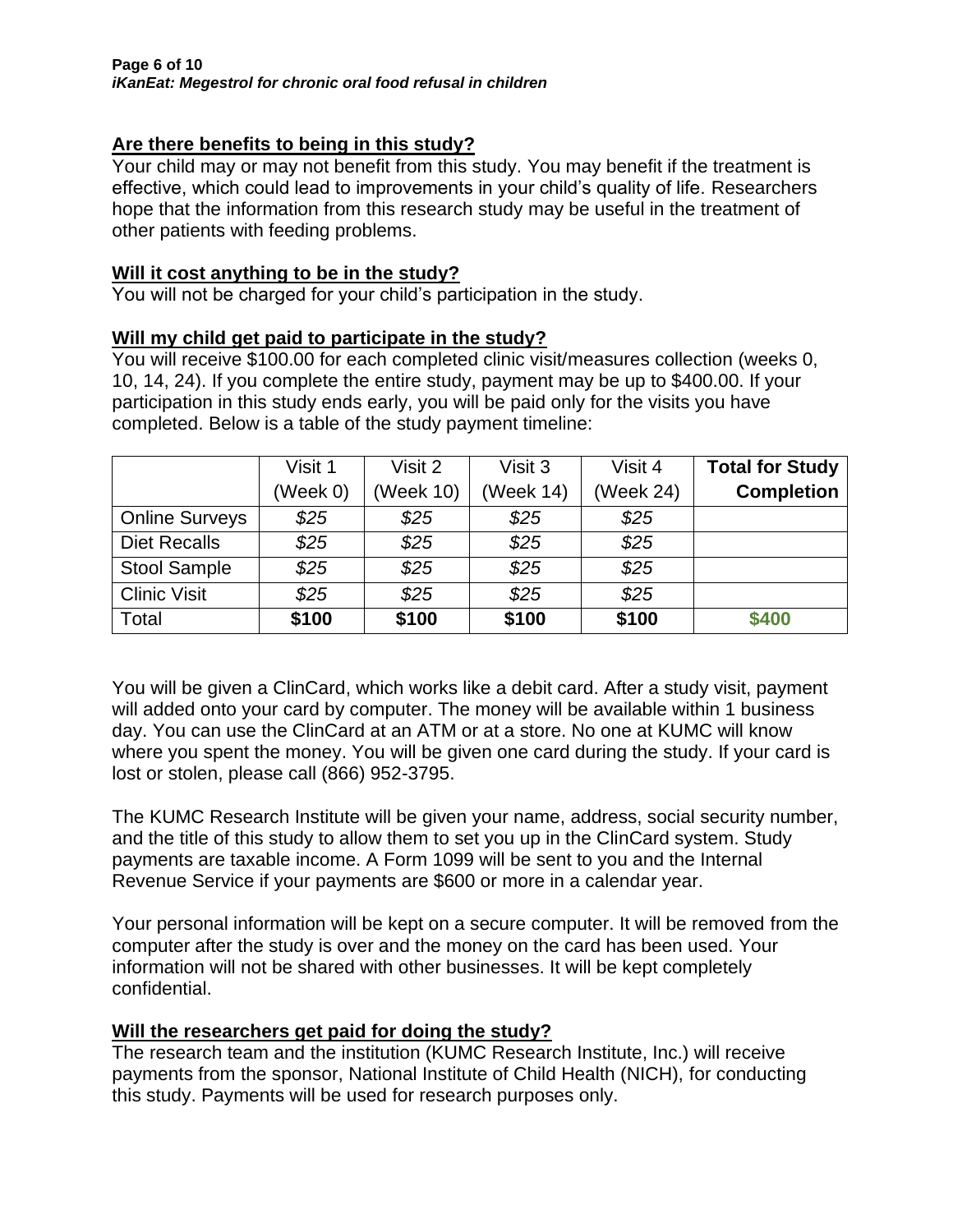# **What happens if my child gets hurt or sick during the study?**

If your child has a serious side effect or other problem during this study, you should immediately contact Dr. Ann Davis at 913-588-6323 If it is after 5:00 p.m., a holiday or a weekend, you should call 913-588-6300 and ask for the attending pediatrician on call. Please tell the physician that you are in this research study. A member of the research team will decide what type of treatment, if any, is best for you at that time.. You may call your child's primary care physician if it is not a doctor at KUMC. Once your child has received all necessary care please call Dr. Ann M. Davis to inform her of your child's serious side effect or other problem at 913-588-6323.

If your child has a bodily injury as a result of participating in this study, treatment will be provided for your child at the usual charge. Treatment may include first aid, emergency care and follow-up care as needed. Claims will be submitted to your health insurance policy, your government program, or other third party, but you will be billed for the costs that are not covered by the insurance. You and your child do not give up any legal rights by signing this form.

If you think your child have been harmed as a result of participating in research at the University of Kansas Medical Center (KUMC), you should contact the Director, Human Research Protection Program, Mail Stop #1032, University of Kansas Medical Center, 3901 Rainbow Blvd., Kansas City, KS 66160. Under certain conditions, Kansas state law or the Kansas Tort Claims Act may allow payment to persons who are injured in research at KUMC.

## **Does my child have to be in the study?**

Being in research is voluntary. You or your child can choose whether or not to participate. Even if you or your child decides not to join the study, you or your child can still come to KUMC for services and treatment.

## **What other choices does my child have?**

You or your child can choose not to be in the study. Instead of being in this study, your child can receive treatment that is already available, such as visiting the KUMC feeding team or other multidisciplinary feeding teams or pediatric gastroenterologists.

## **How will my child's privacy be protected?**

The researchers will protect your child's information, as required by law. Absolute confidentiality cannot be guaranteed because persons outside the study team may need to look at your child's study records. Your child's health information is protected by a federal privacy law called HIPAA. By signing this consent form, you and your child are giving permission for KUMC to use and share your child's health information. If you decide not to sign the form, your child cannot be in the study.

The researchers will only use and share information that is needed for the study. To do the study, they will collect health information from the study. Your child may be identified by information such as name, address, phone, date of birth, social security number, or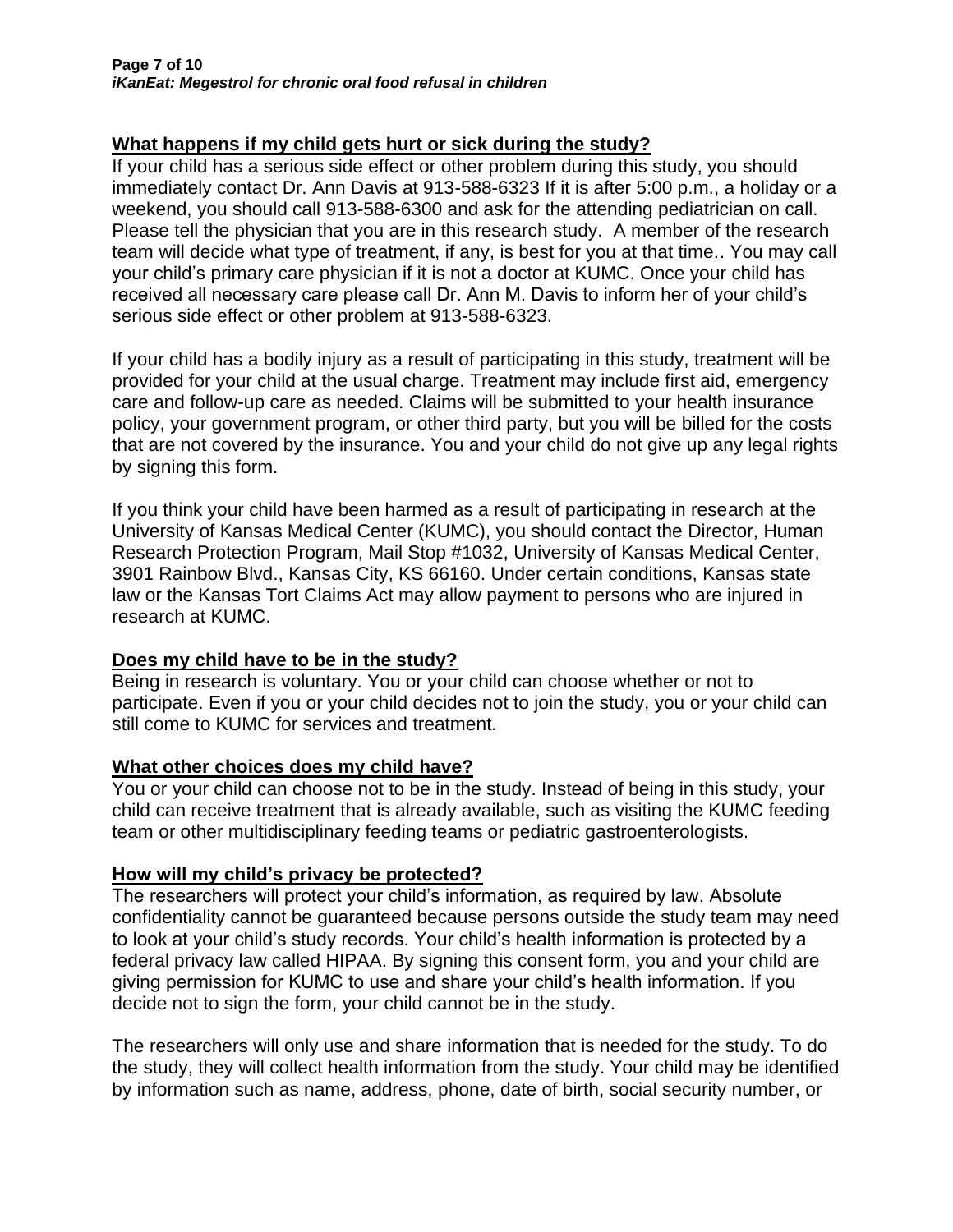#### **Page 8 of 10** *iKanEat: Megestrol for chronic oral food refusal in children*

other identifiers. Your child's health information will be used at KUMC by Dr. Ann M. Davis, members of the research team, The University of Kansas Hospital Medical Record Department, the KUMC Research Institute and officials at KUMC who oversee research, including members of the KUMC Human Subjects Committee and other committees and offices that review and monitor research studies.

By signing this form, you are giving Dr. Davis and the research team permission to share information about your child with persons or groups outside KUMC. Your child's information will be shared with representatives of National Institutes of Health (the sponsor of the study), the monitoring company that inspects study data, other business partners of the sponsor who help with the study, the study's Data and Safety Monitoring Board, the U.S. Food and Drug Administration (FDA) and U.S. agencies that oversee human research (if a study audit is performed). These groups or agencies may make copies of study records for audit purposes. The purpose for using and sharing your child's information is to make sure the study is done properly and to evaluate the safety and effectiveness of the study drug.

The HIPAA privacy law may not apply to everyone who receives your child's health information. Your child's information might not be protected by HIPAA if persons outside KUMC disclose it. In some cases, there may be other laws that protect your child's information from improper use.

Your child's blood sample will be sent to a  $3<sup>rd</sup>$  party for processing (such as Quest Labs). Your child's sample will be identified by name and date of birth.

Your child's stool sample will be split in half. One half of the sample will be sent to a 3<sup>rd</sup> party called Novogene for processing. The other half will be stored in the research lab until the Novogene processing is complete. Once the processing is complete, both samples will be destroyed. Your child's sample will be identified by subject ID. Some of your information will be shared with representatives of Zoom, which is the televisit software developed outside of KUMC. Zoom may record the mobile meetings and store them on their secure server. These groups or agencies may store this information for auditing purposes

Your permission to use and share your child's health information will not expire unless you cancel it. Any research information that is placed in your child's medical record will be kept indefinitely.

While your child is participating in this study, you may see and copy any study information that is placed in your child's KUMC medical record. However, some study information is kept only by the researcher. The records kept only by the researcher may not be available to you or your child until the end of the study.

The researchers may publish the results of the study. If they do, they will only discuss group results. Your child's name will not be used in any publication or presentation about the study.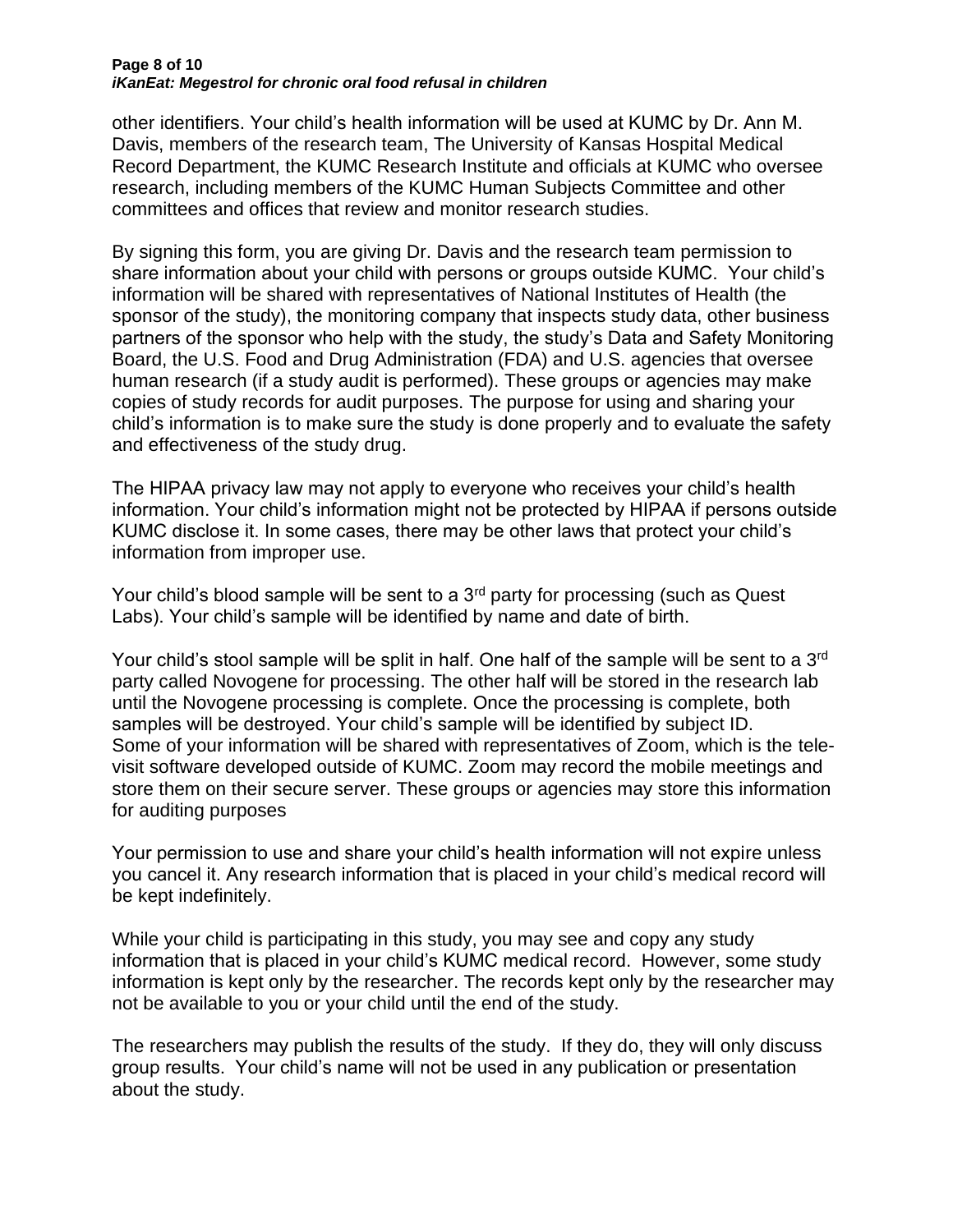A description of this clinical trial will be available on [http://www.ClinicalTrials.gov,](http://www.clinicaltrials.gov/) as required by U.S. Law. This Web site will not include information that can identify you. At most, the Web site will include a summary of the results. You can search this Web site at any time.

## Certificate of Confidentiality

This research is covered by a Certificate of Confidentiality from the National Institutes of Health (NIH). This protects the researchers from being forced to give out personal information about you in response to a court order. This does not stop you from voluntarily releasing information about yourself or your participation in this research.

One exception to the Certificate is if you agree that we can give out research information with your name on it. This includes any purposes described in this consent form.

Other exceptions are information we must report if we learn about child abuse or neglect or if we think you might harm yourself or others.

## **Can my child stop being in the study?**

Your child may stop being in the study at any time. You or your child's decision to stop will not prevent your child from getting treatment or services at KUMC. If your child would be harmed by stopping the study drug suddenly, the researchers may ask your child to gradually reduce the dose. Your child might be asked to come back for a final study visit.

You or your child have the right to cancel your child's permission for researchers to use your child's health information. If you want to cancel your child's permission, please write to Dr. Ann M. Davis. The mailing address is Dr. Ann M. Davis, University of Kansas Medical Center, 3901 Rainbow Boulevard, Kansas City, KS 66160. If you cancel permission to use your child's health information, your child will be withdrawn from the study. The researchers will stop collecting any additional information about your child unless they need information about a side effect of the study drug. They may use and share information that was gathered before they received your cancellation.

# **Could my child's participation be stopped early?**

This study might be stopped, without your or your child's consent, by the investigator or the sponsor of the study. Your child's participation also might be stopped by the investigator or by the sponsor if it is in your child's best interest or if you or your child do not follow the study requirements.

Neither the sponsor, nor the investigator, nor the University of Kansas Medical Center will be obligated to provide your child with any study drug or treatment if the study is stopped early. Your child's physician will decide about future treatment, if it is needed.